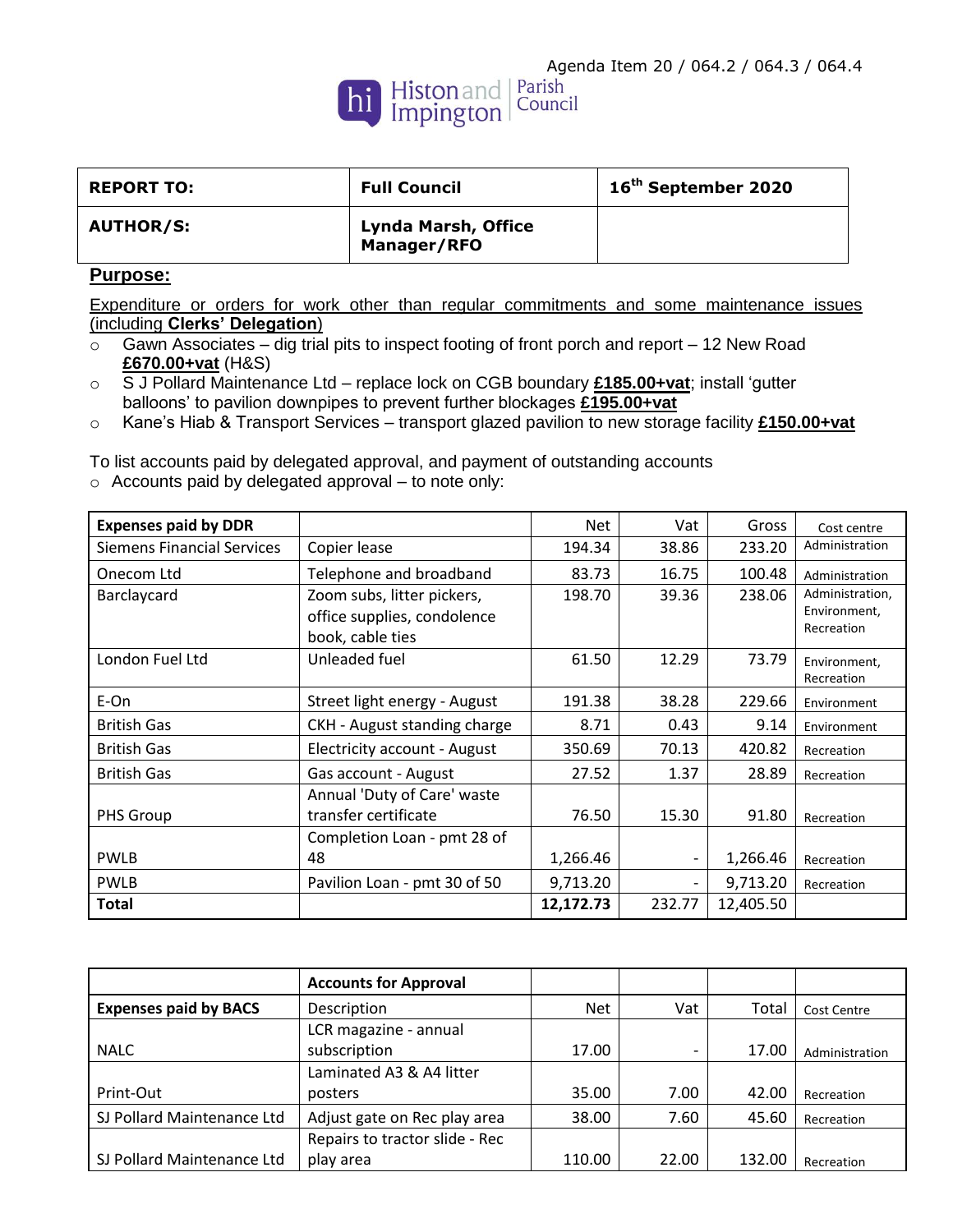|                              | Replacement lock at CGB         |           |                          |           |                |
|------------------------------|---------------------------------|-----------|--------------------------|-----------|----------------|
| SJ Pollard Maintenance Ltd   | boundary on Rec                 | 185.00    | 37.00                    | 222.00    | Recreation     |
| SJ Pollard Maintenance Ltd   | <b>Gutter balloons' for</b>     | 195.00    | 39.00                    | 234.00    | Recreation     |
|                              | downpipes on pavilion to        |           |                          |           |                |
|                              | prevent further blockages       |           |                          |           |                |
| Ridgeons (Huws Gray) Ltd     | Paint, cable ties               | 81.93     | 16.39                    | 98.32     | Recreation     |
| AmeyCespa Ltd                | Trade Waste - monthly charge    | 63.20     | 12.64                    | 75.84     | Environment    |
|                              | - Burial Ground                 |           |                          |           |                |
| AmeyCespa Ltd                | Trade Waste - monthly charge    | 126.40    | 25.28                    | 151.68    | Recreation,    |
|                              | - Rec+1 50/50 Env               |           |                          |           | Environment    |
| Percheron Agricultural       | Secure picnic bench at Rec      | 85.00     | 17.80                    | 102.80    | Recreation     |
| Services                     |                                 |           |                          |           |                |
| Kane's Hiab & Transport      | Transport glazed pavilion to    | 150.00    | 30.00                    | 180.00    | Environment    |
| Services                     | new storage facility            |           |                          |           |                |
| <b>Berrycroft Stores Ltd</b> | Geka' clips, sprinkler, jubilee | 187.69    | 37.55                    | 225.24    | Recreation     |
|                              | clips                           |           |                          |           |                |
| Fleet (Linemarkers) Ltd      | Pitchmarker 15 x 10ltr          | 283.50    | 56.70                    | 340.20    | Recreation     |
| Print-Out                    | Special edition of Network re   | 485.00    |                          | 485.00    | Administration |
|                              | Abbey Farm article              |           |                          |           |                |
| Munro Building Services Ltd  | Annual planned maintenance      | 820.00    | 164.00                   | 984.00    | Recreation     |
|                              | contract (boilers, water        |           |                          |           |                |
|                              | heaters etc) including water    |           |                          |           |                |
|                              | chlorination                    |           |                          |           |                |
| <b>Buchans Landscapes</b>    | <b>Grasscutting - August</b>    | 2,414.61  | 482.93                   | 2,897.54  | Environment    |
| <b>Kings Chambers</b>        | Legal advice re Milton Road     | 2,000.00  | 400.00                   | 2,400.00  | Legal          |
|                              | planning application - part     |           |                          |           |                |
|                              | payment                         |           |                          |           |                |
| <b>Cambs County Council</b>  | LHI scheme - Contribution for   | 20,000.00 |                          | 20,000.00 | Highways       |
|                              | footpaths phase 2               |           |                          |           |                |
| M6 Administration            | Wages, NI and pension           | 15,303.45 | $\overline{\phantom{a}}$ | 15,303.45 | Administration |
|                              | Rec Groundsman & Ranger         | 25.53     |                          | 25.53     | Recreation,    |
|                              | expenses                        |           |                          |           | Administration |
|                              | Clerk expenses (divert          |           |                          |           |                |
|                              | landlines to mobile phones)     | 20.00     |                          | 20.00     | Administration |
|                              | Ex-gracia pmt for staff mobile  | 36.00     |                          | 36.00     | Administration |
|                              | phone use April to September    |           |                          |           |                |
|                              | Working from Home' expenses     | 78.00     |                          | 78.00     | Administration |
| <b>Total</b>                 |                                 | 42,740.31 | 1,355.89                 | 44,096.20 |                |

| To Note:                            |                    |        |                  |
|-------------------------------------|--------------------|--------|------------------|
| Accounts paid in 16.7.20 to 16.9.20 |                    |        |                  |
| Net Income                          |                    |        | Cost Centre      |
| <b>Bank Interest</b>                |                    | 0.11   | Administration   |
| <b>Burial Fees</b>                  |                    | 825.00 | Environment      |
| Asset Income                        |                    | 238.46 | Finance & Assets |
| <b>Ground Takings</b>               |                    | 275.00 | Recreation       |
| <b>Refuse Collection</b>            | <b>School Hill</b> | 425.00 | Environment      |